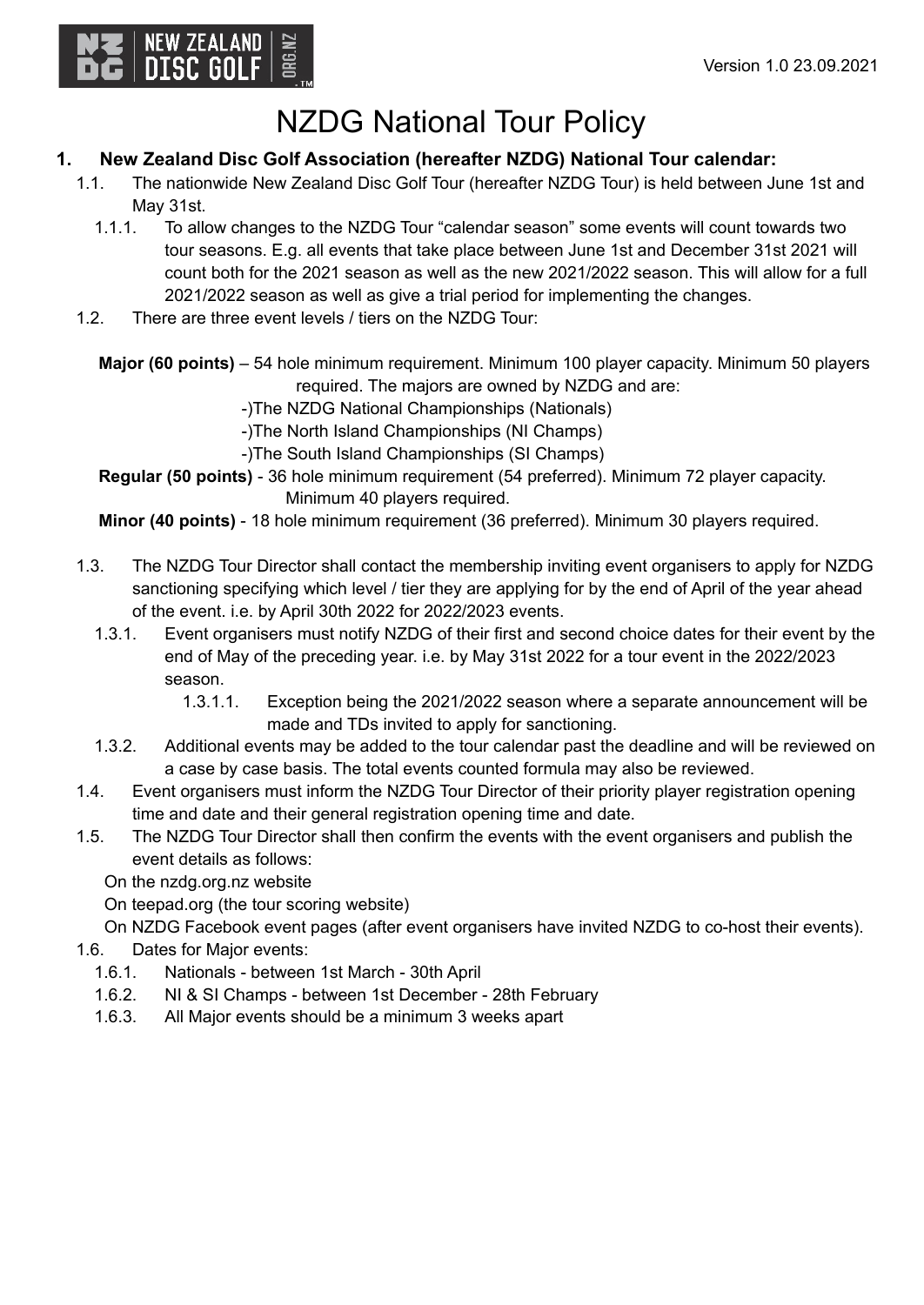## **2. The NZDG Tour points system and scoring:**

- 2.1. The NZDG tour scoring / ranking system is hosted at teepad.org
- 2.2. There are three scoring levels / tiers (as per 1.2 above) 40 point, 50 point, and 60 point.
- 2.3. The following equation is used to calculate tour points for NZDG sanctioned events: **Tour points = 1 + (max tour points -1) x (number of players - player's ranking) / (player count -1)**. This calculation allocates points based on the number of players and the players ranking in that event.
- 2.4. The following equation is used to calculate the best of number of events used to calculate overall tour points.

#### **Best of events = number of confirmed events at start of first tour event for the season / 3 and then rounded down.**

For example, if there were 20 events as of the start of the first tour event of the season: The best of number of events =  $20/3 = 6.66 = 6$ .

- 2.5. A players' score from no more than two majors (60 point) events can be included.
- 2.6. TDs must enforce two methods of scoring. One main method (as defined by TD) and one backup method for cross checking scores (e.g. PDGA live scoring and Udisc app). The scores have to be kept by a minimum of 2 players in the group (i.e. the same player can't do PDGA live scoring and paper scorecards). Each player is responsible for their own score.
- 2.7. If an event is cut short due to force majeure or other reasons and minimum requirement of holes played is not met then the points awarded will be reduced by 10 (i.e. event considered as a tier lower). If there are less than 18 holes played then no points are awarded.
- 2.8. Player classification:

Players are classified by the division they play in the tournament. *E.g. If a Grandmasters player plays a tour event in the Masters division then their tour points are calculated towards their placing in the Masters division for the NZDG Tour*).

NZDG Tour divisions:

Open - MPO Advanced (includes All Open age amateur divisions - MA1, MA2, MA3, MA4) Masters (includes MP40 and MA40) Grand Masters (includes MP50 and MA50) Senior Grand Masters (includes MP60 and MA60) Legends (includes MP70 and MA70) Juniors (includes all Junior divisions) Women's Open - FPO Women's Advanced (includes All Open age women's amateur divisions - FA1, FA2, FA3, FA4) Women's Masters (includes FP40 and FA40) Women's Grand Masters (includes FP50 and FA50) Women's Senior Grand Masters (includes FP60 and FA60) Women's Legends (includes FP70 and FA70) Women's Juniors (includes all Junior girls divisions)

2.9. Only if a division is not available at an event - A player can play for tour points in another division if agreed with the Tour Director (by email tour@nzdg.org.nz) prior to the start of the event. (e.g. a Masters players rating is too high to play MA40, but MP40 is not available. The player can coordinate with Tour Director before the event to make sure their gained Tour points count towards the Masters division and they can play the event in another division where they are eligible e.g. MPO or MA1)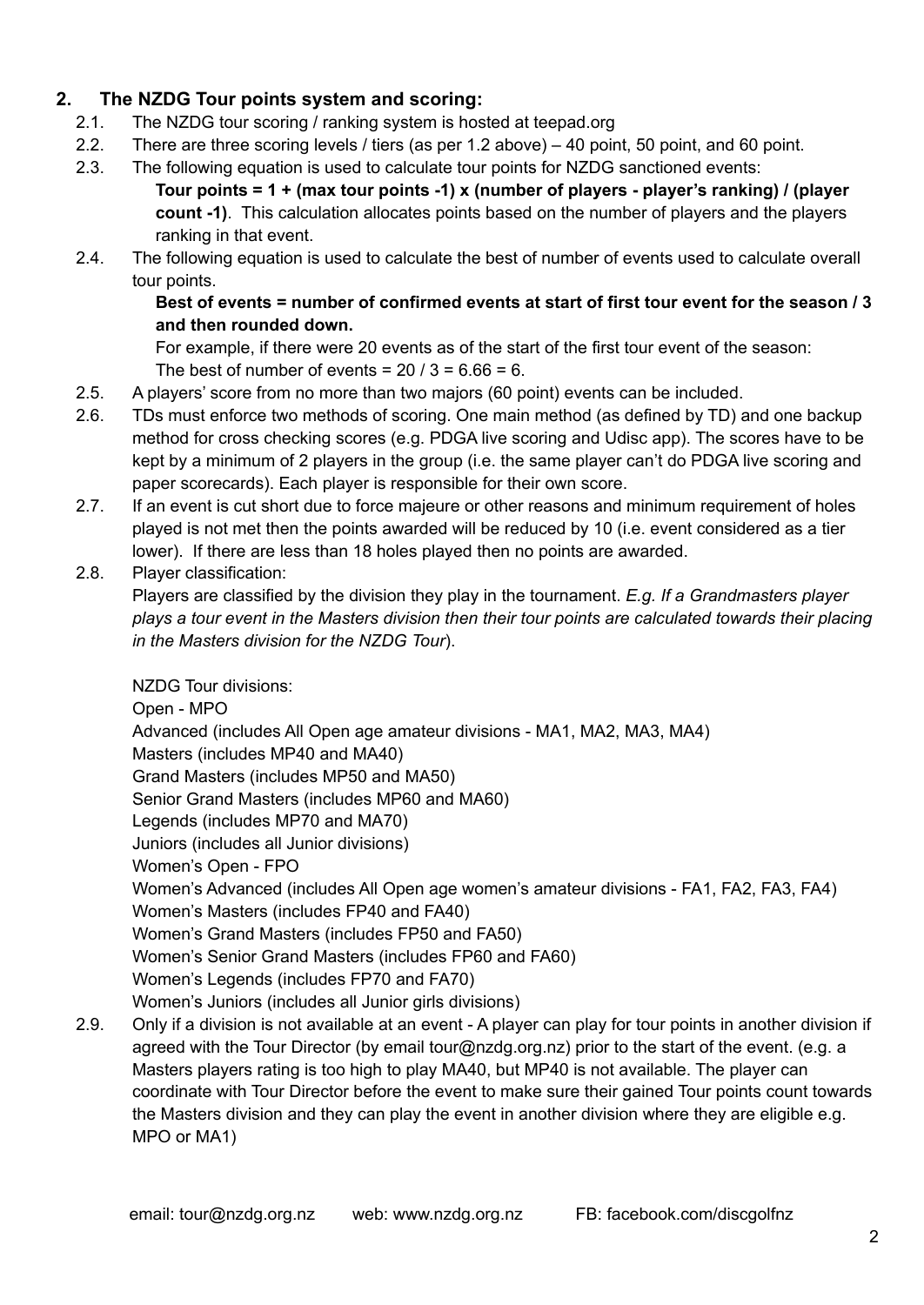## **3. NZDG sanctioning requirements:**

- 3.1. The event must abide by the current PDGA rules of disc golf.
	- 3.1.1. International events are subject to the PDGA International Program Guide and NOT PDGA Tour Standards which apply to the USA and Canada mainly. There are some parts that overlap, but these are outlined in the International Program Guide. The PDGA Tour Standards can be used as a guide for reference.

[https://www.pdga.com/files/2021\\_international\\_program\\_guide\\_2021-02-10.pdf](https://www.pdga.com/files/2021_international_program_guide_2021-02-10.pdf) <- **Applies** [https://www.pdga.com/files/2021\\_pdga\\_tour\\_standards.pdf](https://www.pdga.com/files/2021_pdga_tour_standards.pdf) <- **Does NOT apply** [https://www.pdga.com/files/divisions\\_ratings\\_and\\_points\\_factors\\_07-15-2021.pdf](https://www.pdga.com/files/divisions_ratings_and_points_factors_07-15-2021.pdf)

- 3.1.2. If there are any unresolved PDGA rules queries during an NZDG sanctioned event after consulting event rules officials and the Tournament Director (hereafter TD) , the TD must contact the NZDG Tour Director as soon as possible and before the event awards ceremony. If unable to contact the NZDG Tour Director, then contact the current PDGA NZ rep – as of September 2021 this is Simon Feasey (Mobile 021 653 653).
- 3.2. NZDG requires event TDs to be current PDGA Rules Officials.
- 3.3. All NZDG Tour events should have Open (MPO) and Women's Open (FPO) divisions available. If Open divisions are not available - the event can only be a Minor tier 40 pointer.
- 3.4. The event organiser must include the current NZDG automatic membership policy (i.e. automatic membership for 12 months from event date, mailchimp email database opt-in and NZDG insurance inclusion) in their published event details.
	- 3.4.1. All players who register to play the complete number of holes for an NZDG sanctioned event are required to pay the \$7 NZDG membership / insurance levy.
	- 3.4.2. These players become members of NZDG for 12 months from the starting event date as per the NZDG constitution.
	- 3.4.3. The NZDG membership / insurance levy must be included in event registration fees and collected by the event organisers.
- 3.5. Registration has to be open a minimum 3 weeks prior to the event. NZDG recommends 6 weeks to allow players to make travel plans, book accommodation etc. Registration opening date (incl time and website) has to be announced at least a week in advance to give all eligible players equal chance at registering. Priority registration can be implemented allowing early registration to the following groups (no more than 50% of all available spots):
	- 3.5.1. The previous years' division winners
	- 3.5.2. Event helpers and volunteers
	- 3.5.3. For regular tour events (50 pointers) the previous year's NZDG Tour top 32 men and top 8 women.
	- 3.5.4. For majors (60 pointers) the previous year's NZDG Tour top 64 men and top 16 women.
	- 3.5.5. TD discretion (wildcards, local club members, rating based)
- 3.6. Event organisers must have a published cancellation / refund policy in place.
- 3.7. Event organisers must have a health and safety plan in place prior to the event.
- 3.8. Event organisers must confirm with the NZDG Tour Director that they have no alternate tees and have adequate Drop Zones (hereafter DZ) in place for players unable to throw longer distances. Please note that if a TD allows players to go straight to the DZ from the tee then that player will be playing their third shot from the DZ.
- 3.9. Event organisers must collect player information and contact details for the NZDG member database and provide this to the NZDG secretary (secretary@nzdg.org.nz) within 48 hours of the completion of their event. Player contact details must include a minimum of:
- 3.9.1. First name, last name, email, postal address, date of birth
- 3.10. Event organisers must provide final scores or a link to published final scores to the NZDG Tour director (tour@nzdg.org.nz) within 48 hours of the finishing of their event.